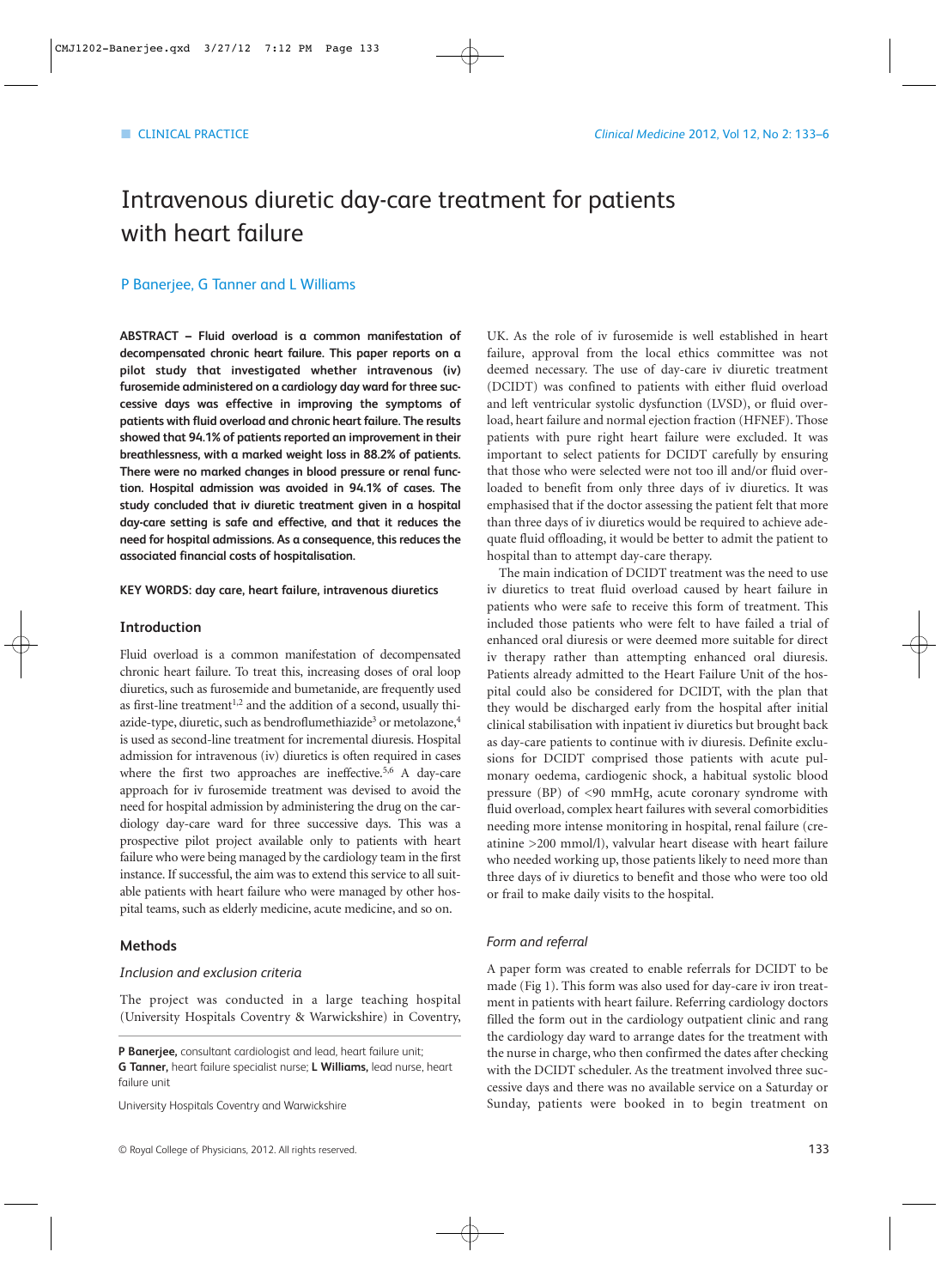| HEART FAILURE DAY CASE PATHWAY                                  |                                                                       |                                                                                              |  |
|-----------------------------------------------------------------|-----------------------------------------------------------------------|----------------------------------------------------------------------------------------------|--|
| <b>Medical Details:</b><br>AFFIX PATIENT INDENTIFICATION LABEL: |                                                                       | University Hospitals NES<br><b>Coventry and Warwickshire</b><br><b>Referring Consultant:</b> |  |
|                                                                 |                                                                       |                                                                                              |  |
|                                                                 |                                                                       | <b>Time of Admission</b>                                                                     |  |
| 46807                                                           |                                                                       | H.F. Nurse                                                                                   |  |
| Echo:                                                           | History:                                                              |                                                                                              |  |
| EF%                                                             |                                                                       |                                                                                              |  |
| $\Box$ LVSD<br>$\Box$ HFPEF                                     |                                                                       |                                                                                              |  |
| <b>Indication for HFDC</b><br>$\Box$ IV Furosemide              | <b>Diuretic Regime</b><br>1.80mg IV Furosemide bolus daily for 3 days | п                                                                                            |  |
| $\Box$ IV Iron therapy (Cosmofer <sup>®</sup> )                 |                                                                       | п<br>2. 100mg IV Furosemide infusion daily for 3 days                                        |  |
| $\Box$ IV Iron therapy (Ferinject <sup>®</sup> )                |                                                                       | п<br>3. 80mg IV Furosemide bolus twice daily for 3 days                                      |  |
| <b>Co-morbidity/Risk Factors</b><br>(tick if applicable)        |                                                                       |                                                                                              |  |
| $\Box$ Hypertension                                             | $\Box$ CVA                                                            | $\Box$ Angina                                                                                |  |
| $\Box$ Hyperlipidaemia                                          | $\n  Q PVD$                                                           | $\Box$ Previous MI                                                                           |  |
| Active/Ex Smoker                                                | Asthma/COPD                                                           | $\Box$ Previous PCI                                                                          |  |
| Family History early IHD/CMP                                    | $\Box$ GI bleed                                                       | Previous CABG                                                                                |  |
| $\Box$ AF<br>$\Box$ Diabetes insulin/ tablet/diet (circle)      |                                                                       | $\Box$ Renal Impairment                                                                      |  |
| <b>Medical Plan for Admission:</b>                              |                                                                       |                                                                                              |  |
| Signature:<br>Print name:                                       | Position:                                                             | Bleep:                                                                                       |  |
| <b>Nursing Details:</b><br>Ward 10 ext 25662/1                  |                                                                       | MRSA sent Yes / No (Date)<br>$\prime$<br>7                                                   |  |
| $CXR \ \Box \ \ ECG \ \Box \ \$ Allergies:                      |                                                                       |                                                                                              |  |
|                                                                 |                                                                       |                                                                                              |  |
|                                                                 |                                                                       |                                                                                              |  |
|                                                                 |                                                                       |                                                                                              |  |
|                                                                 |                                                                       |                                                                                              |  |

**Fig 1. Combined form for DCIDT and iv iron.**

Mondays, Tuesdays and Wednesdays only. Once confirmed, the clinic nurse informed the patient about the dates and/or times for DCIDT and checked that appropriate travel arrangements were in place.

#### *The DCIDT process*

The iv diuretic treatment was offered either as a daily double bolus or as single treatment in the form of a bolus and/or infusion of iv furosemide for three consecutive days. The double bolus consisted of twice-daily 80 mg iv bolus doses for three consecutive days, ideally suited for patients who were markedly fluid overloaded. The alternative, for those patients who were less overloaded, was the single treatment of a daily 80 mg iv bolus or a 100 mg iv infusion with a further later oral furosemide dose and/or a small dose of metolazone to be taken at home for three consecutive days. The indication and the mode of iv diuretic administration were recorded on the DCIDT form by the doctor requesting the treatment. Choosing the single treatment option was encouraged because it enabled

On each visit to the day-care ward, the patient's blood pressure, pulse, weight, New York Heart Association (NYHA) class and their own assessment of daily urine output were checked and recorded on the day-care form by the junior doctor seeing the patient. The care of the patient during their brief visit was shared by the nurses on the day ward and a junior doctor. Bloods were taken and sent off for a full blood count (FBC) and urea and electrolytes (U&Es) test on each day of treatment, and a blood form was given to the patient to have their bloods checked on the fourth day. These fourth-day bloods results were checked by the patient's general practitioner (GP) and the community heart failure specialist nurse looking after the patient. On discharge from this treatment, a discharge summary was sent to the patient's GP. The oral diuretic regimen to continue was decided by the cardiology firm looking after the patient.

## **Results**

In total, 17 patients underwent DCIDT over 1 year at the University Hospitals Coventry & Warwickshire. The patients were receiving standard medical therapy for heart failure. Their mean age was 70±6 (range 48–93) years,

with 12 males (70.6%) and five females (29.4%). Eleven patients (64.7%) were referred from the community heart failure service, four (23.5%) from the diagnostic heart failure clinic of the hospital (having been newly diagnosed with heart failure) and two (11.8%) from palliative care with known end-stage heart failure. The comorbidities in these patients are outlined in Fig 2. The cause of decompensation was unknown in 13 patients (76.5%), non-concordance to medications in two (11.8%), addition of new drugs in one (5.9%) and infection in another (5.9%). Out of the 17 patients, only one (5.9%) had heart failure with normal ejection fraction; the other 16 patients (94.1%) had left ventricular systolic dysfunction. The iv furosemide was administered as a single 100 mg infusion in 12 patients (70.6%), a single 80 mg bolus in two patients (11.8%) and as two separate 80 mg boluses 4 hours apart in three patients (17.6%).

Unfortunately, no record was kept of the number of patients screened for this type of treatment. The number screened for DCIDT was estimated to be approximately three times the number who subsequently were suitable for the treatment. It is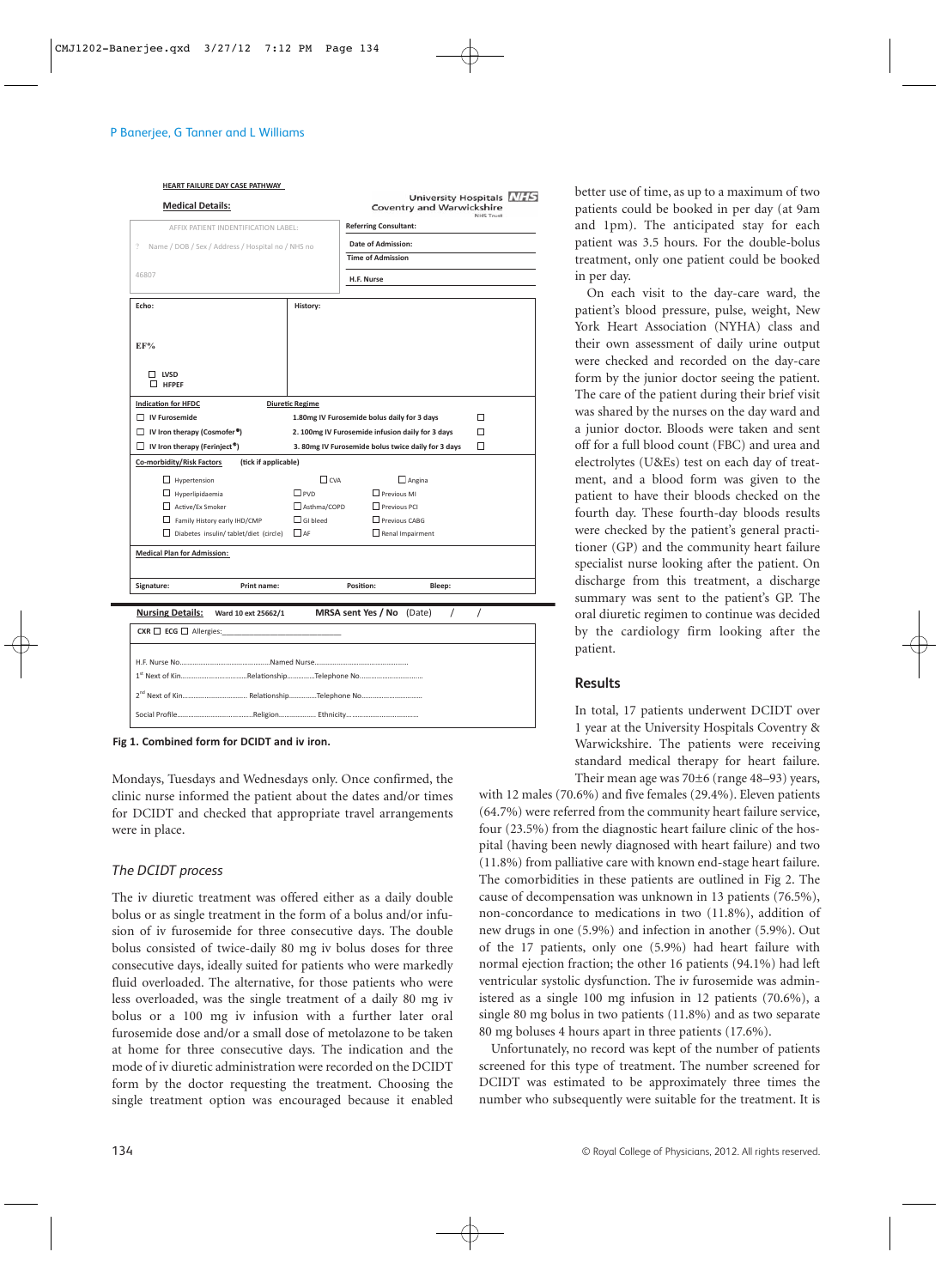important to note that the some of the screened patients were unsuitable because daily transport to the hospital was difficult to arrange.

In total, 16 patients (94.1%) reported feeling better with improved breathing. The NYHA class dropped by half a class in 12 of these patients (70.5%) and by one full class in four patients (23.5%); in one patient (6%), who had HFNEF, there was no change in NYHA class. As shown in Fig 3, there was weight loss of 0.5–6.0 kg in 15 patients (88.2%), but weight gain in two patients (11.8%). There were no marked changes in BP or electrolytes and renal function, as shown in Fig 4. At the end of the treatment, 16 patients (94.1%) were discharged back to the heart failure nursing service for follow-up. However, one patient (who had HFNEF) showed no signs of improvement and had to be admitted to hospital. Therefore, hospital admission was prevented in 94.1% of cases, resulting in an estimated saving of approximately £35,200 ( $\in$ 40,000).

Out of the 17 patients in the trial, 14 were not readmitted within 28 days. However, there was one heart-failure-related readmission, which occurred within 14 days as a result of hypokalaemia. Two other patients were readmitted for non-heart-failure reasons within 28 days; one with bronchopneumonia and the other with cellulitis of the legs.

The only patient who needed admission had HFNEF with a background of hypertension, type 2 diabetes mellitus and chronic renal failure. His treatment included furosemide 40 mg daily, alendronate 70 mg weekly, digoxin 62.5 µg daily, rabeprazole 10 mg daily, hydralazine 25 mg three times daily and isosorbide mononitrate slow-release (ISMN SR) 30 mg daily.

## **Conclusion**



Decompensated heart failure with fluid overload remains an important cause of frequent

hospital admissions for iv diuretic therapy. A previous retrospective study found outpatient iv diuretic therapy to be safe and effective.<sup>7</sup> Our pilot study examined an innovative way of providing iv diuretics (DCIDT) in an effective manner within the hospital setting without having to admit the patient. The three-day regimen was safe in that it did not cause any significant drop in blood pressure or derangement of renal function or electrolytes. There was improvement of breathlessness in 94.1% of patients and weight loss occurred in 88.2%. Hospital admission was prevented in 94.1% of cases. The financial gain as a result of preventing hospital admission was substantial.



Fig 2. Co morbidities in patients in the trial  $(n=17)$ . AF = atrial fibrillation; Chol = cholesterol; COPD = chronic obstructive pulmonary disease; CRF = chronic renal failure;  $CVA =$  cerebral vascular accident;  $DCM =$  dilated cardiomyopathy;  $DM =$  diabetes mellitus;  $HT =$  hypertension;  $HD =$  ischaemic heart disease;  $PVD =$  peripheral vascular disease.



Although new services aimed at developing iv diuretics in the community are starting to be developed, our pilot study was successful in both preventing hospital admission and treating patients with fluid overload effectively in the day-care setting. Therefore, DCIDT might be a service that can be adopted for patients attending hospital clinics or acute medical units. Such a service would also fit well alongside a community iv diuretic service and form part of a spectrum of iv diuretic services for patients with heart failure in the community, in hospital and in day-care units (ie as outpatients). The aim is to continue with this cost-effective service and expand it to include patients